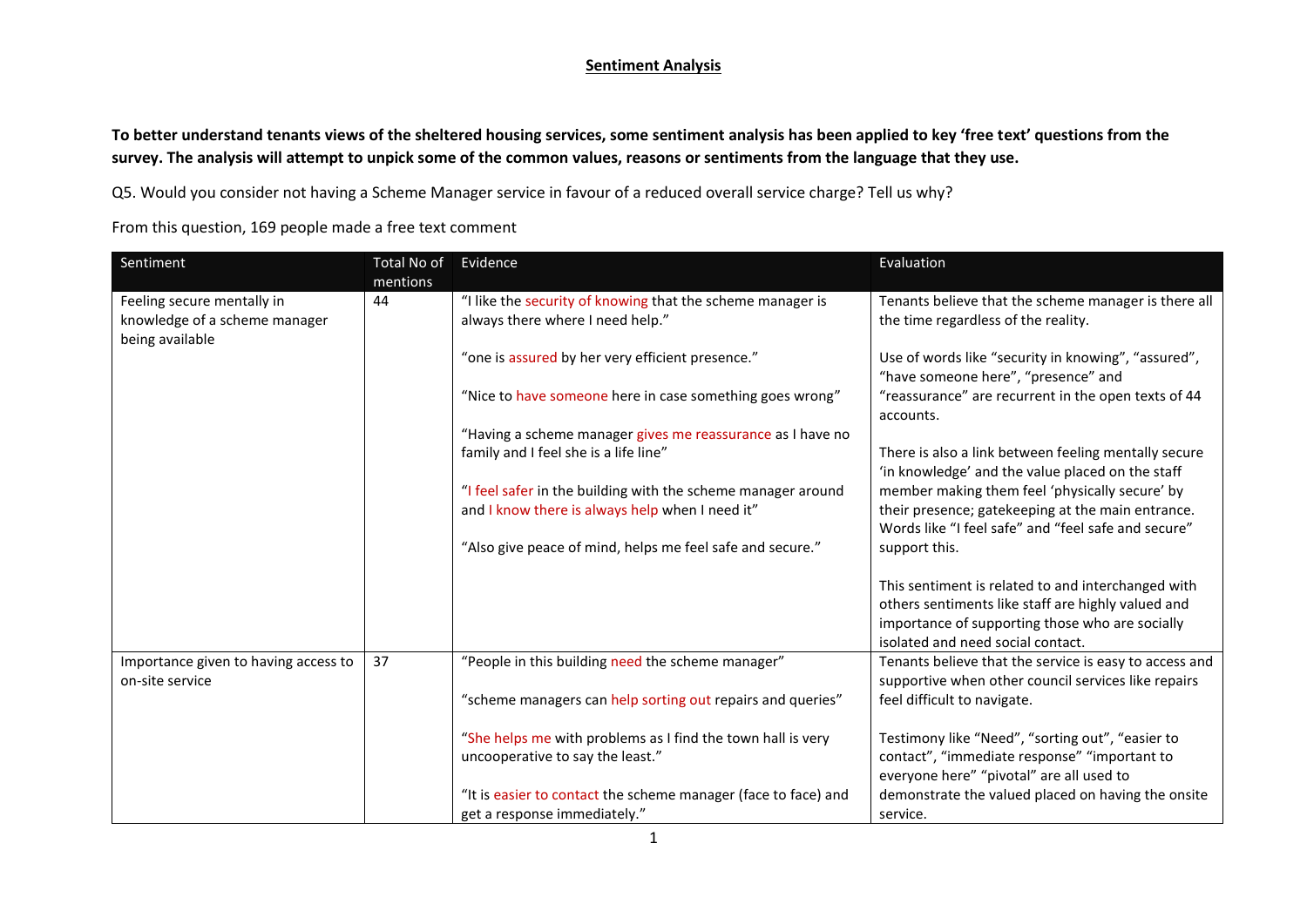|                                                                                   |    | "Also if we need a doctor and we are unable to contact them<br>[the scheme manager will] so I think it is important to everyone<br>here"<br>"Scheme manager always at hand if you need him but the<br>reduced overall service charge is only money"<br>"The scheme manager service plays an important and pivotal<br>place in the lives of most of us living in sheltered housing"                                                                                                   | A few tenants have referenced that money for them<br>is not the issue, they would prefer to keep the<br>service even if they had to pay.<br>This sentiment is related to favouring personal face<br>to face services, an expectation that there should be<br>a sheltered manager and a feeling that the service is<br>imperative.                                                                                                                                                                                                                                |
|-----------------------------------------------------------------------------------|----|--------------------------------------------------------------------------------------------------------------------------------------------------------------------------------------------------------------------------------------------------------------------------------------------------------------------------------------------------------------------------------------------------------------------------------------------------------------------------------------|------------------------------------------------------------------------------------------------------------------------------------------------------------------------------------------------------------------------------------------------------------------------------------------------------------------------------------------------------------------------------------------------------------------------------------------------------------------------------------------------------------------------------------------------------------------|
| Staff are highly valued                                                           | 19 | Mr Lawrence helps in the lunch of the scheme<br>Jayne is always helpful and friendly. always glad to help<br>everyone. She would be a great loss<br>I have known my scheme manager for 18 years, in the past he<br>has been a god send to me<br>It's nice to know Sue is there<br>I feel supported by my scheme manager                                                                                                                                                              | Tenants have referenced staff personally and<br>generally, to convey an appreciation of scheme<br>manager role.<br>Word used like "helpful", "Friendly" and<br>"supportive" are used frequently.<br>Tenants appear to value the relationships and trust<br>developed with staff over time.<br>This sentiment relates to the tenants feeling securer<br>in the knowledge that a staff member is there, even<br>if the reality is they are not there 24/7. It also relates<br>to the importance given by tenants to the on-site<br>service.                        |
| Importance given to supporting the<br>isolated and the need for social<br>contact | 15 | "The Scheme manager tries to bring us together thereby<br>creating family/friendly atmosphere"<br>"Person contact important"<br>"The scheme manager has an important role in the scheme as<br>for a lot of residents they are the only outside contact<br>available."<br>"She organises social events and acts as necessary conduit with<br>the residents, many people are nervous or unwilling to take<br>part in communal activities and the manager encourages<br>participation." | Tenants consider the role of the scheme manager in<br>2 ways when they apply it to the importance of<br>supporting the isolated.<br>The first is to be the social contact for those who are<br>isolated. The interaction is valued as important<br>contact for individuals. Testimony like "is nice to<br>have face to face company/talk/conversation." And<br>reference to not speaking to anyone else.<br>The second is to be the conduit for developing the<br>social capacity within each sheltered scheme.<br>Accounts talk about "creating family/friendly |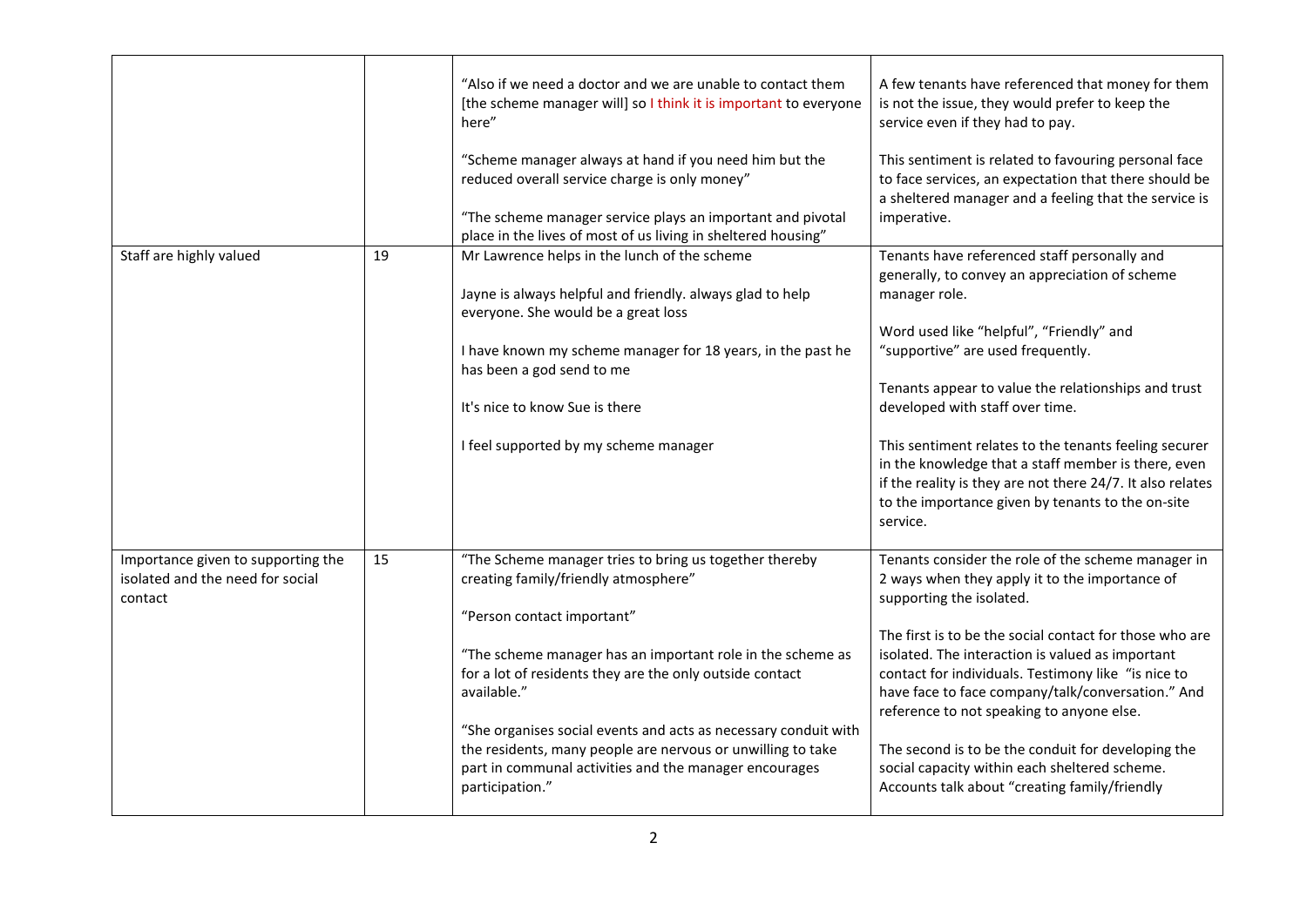|                                  |    | "It also is nice to have face to face                          | atmospheres" and "the manager encourages                |
|----------------------------------|----|----------------------------------------------------------------|---------------------------------------------------------|
|                                  |    | company/talk/conversation."                                    | participation"                                          |
|                                  |    |                                                                |                                                         |
|                                  |    | "the scheme manager is the only person we may have contact     | This sentiment relates to tenants valuing the nature    |
|                                  |    |                                                                |                                                         |
|                                  |    | we for days"                                                   | of the on-site service and highly valued staff          |
|                                  |    |                                                                | members                                                 |
| Feeling the service is essential | 15 | "We need a scheme manage to check on us every day, in case     | Tenants consider the scheme manager service as          |
|                                  |    | someone has died."                                             | essential. Words used like "required" and "vital"       |
|                                  |    |                                                                | support this . The word "need" is used frequently       |
|                                  |    |                                                                | through the 15 comments.                                |
|                                  |    | "scheme manager required for the information, safety and       |                                                         |
|                                  |    | advice."                                                       |                                                         |
|                                  |    |                                                                | This sentiment can be related to the notion that        |
|                                  |    | "Scheme managers are vital in sheltered accommodation."        | tenants having an expectation that scheme manager       |
|                                  |    |                                                                | service is offered. Some have explicated said that the  |
|                                  |    | "We need the scheme manager there are lots of people who       | service is one of the main considerations for living in |
|                                  |    |                                                                |                                                         |
|                                  |    | are on their own and need their help with contacting doctors." | sheltered housing                                       |
|                                  |    |                                                                |                                                         |
|                                  |    | "Because we need this"                                         |                                                         |
|                                  |    |                                                                |                                                         |
|                                  |    | "They are much needed in places like sheltered acc."           |                                                         |
|                                  |    |                                                                |                                                         |
|                                  |    | "No, I would prefer my scheme manager to be there."            |                                                         |
| Feeling the service is lacking   | 12 | "Our scheme manager is taken away at times to assist telecare  | This tends to be the main reason for those preferring   |
|                                  |    | or housing services"                                           | the reduced service charge in favour of the scheme      |
|                                  |    |                                                                | manager service.                                        |
|                                  |    |                                                                |                                                         |
|                                  |    | "Because they are there for emergencies although attendance    |                                                         |
|                                  |    | is very poor."                                                 | There are references to Covid-19 being responsible      |
|                                  |    |                                                                | for staff not being on site but tenants have            |
|                                  |    | "The scheme manager at the moment is not helpful."             | commented that staff have been taken off to cover       |
|                                  |    |                                                                | other roles, with no cover.                             |
|                                  |    | "The help they give me is very limited."                       |                                                         |
|                                  |    |                                                                |                                                         |
|                                  |    |                                                                | It should be noted that many more of those who          |
|                                  |    | "Don't often see her. We have not had a regular scheme         | have indicated a preference to a reduction in service   |
|                                  |    | Manager since December"                                        | charge choose not to tell us why they felt this way.    |
|                                  |    |                                                                |                                                         |
|                                  |    | "It does not worry me as I hardly see the scheme manager"      | The negative comments are far fewer than the            |
|                                  |    |                                                                | complimentary in regards to the scheme managers;        |
|                                  |    |                                                                |                                                         |
|                                  |    |                                                                | however in the general open question at the end of      |
|                                  |    |                                                                | the survey more comments are made generally on          |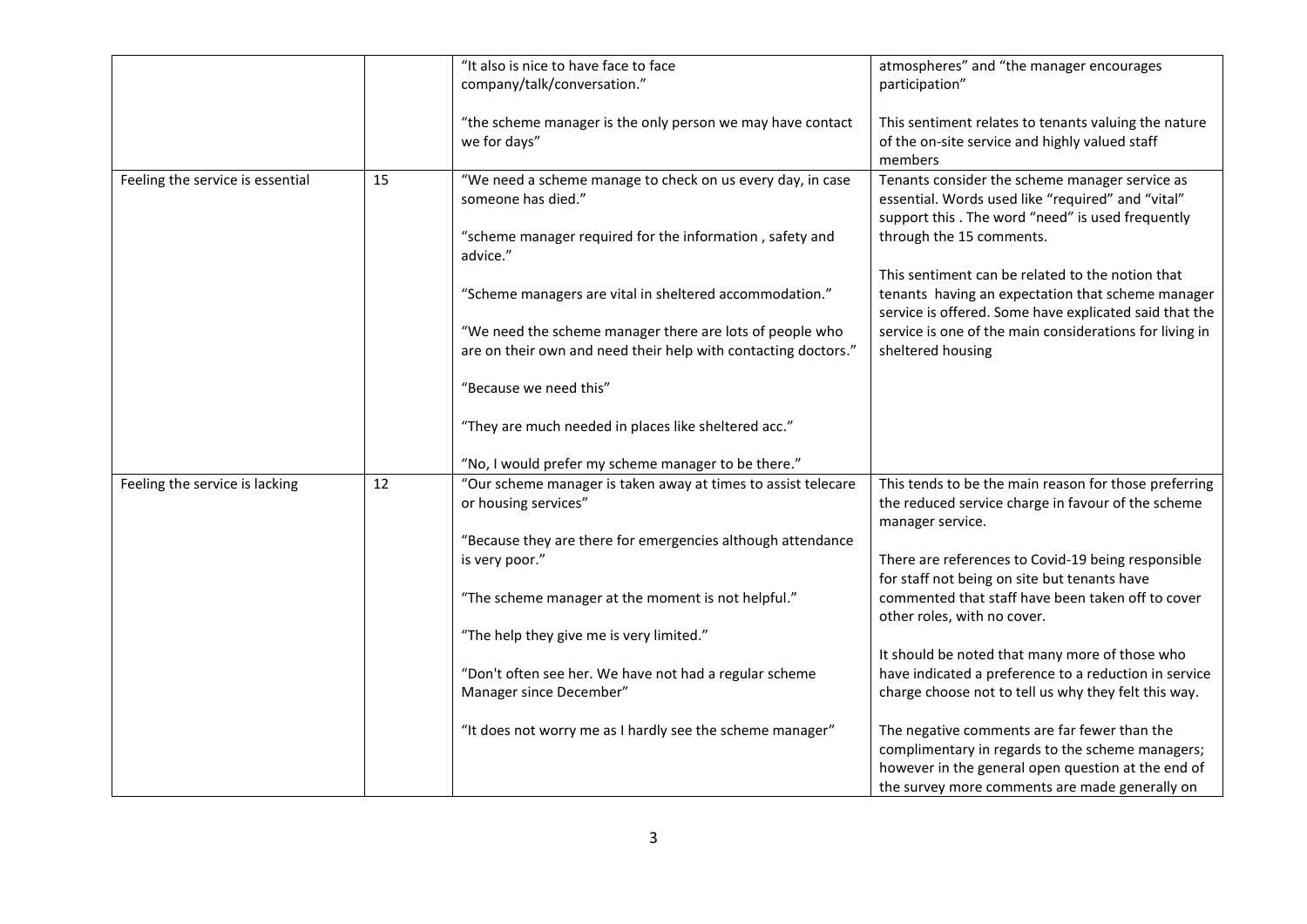|  | I other aspects of the service like caretaking, grounds<br>maintenance and repairs. |
|--|-------------------------------------------------------------------------------------|
|  |                                                                                     |

Other sentiments are repeated but fewer than 10 mentions each include:

- Feeling secure physically by the presence of the scheme manager
- The cost of the service being a factor in their decision
- Feeling digitally excluded if scheme manager services were removed
- Lack of confidence in Council communications if the on-site service was removed.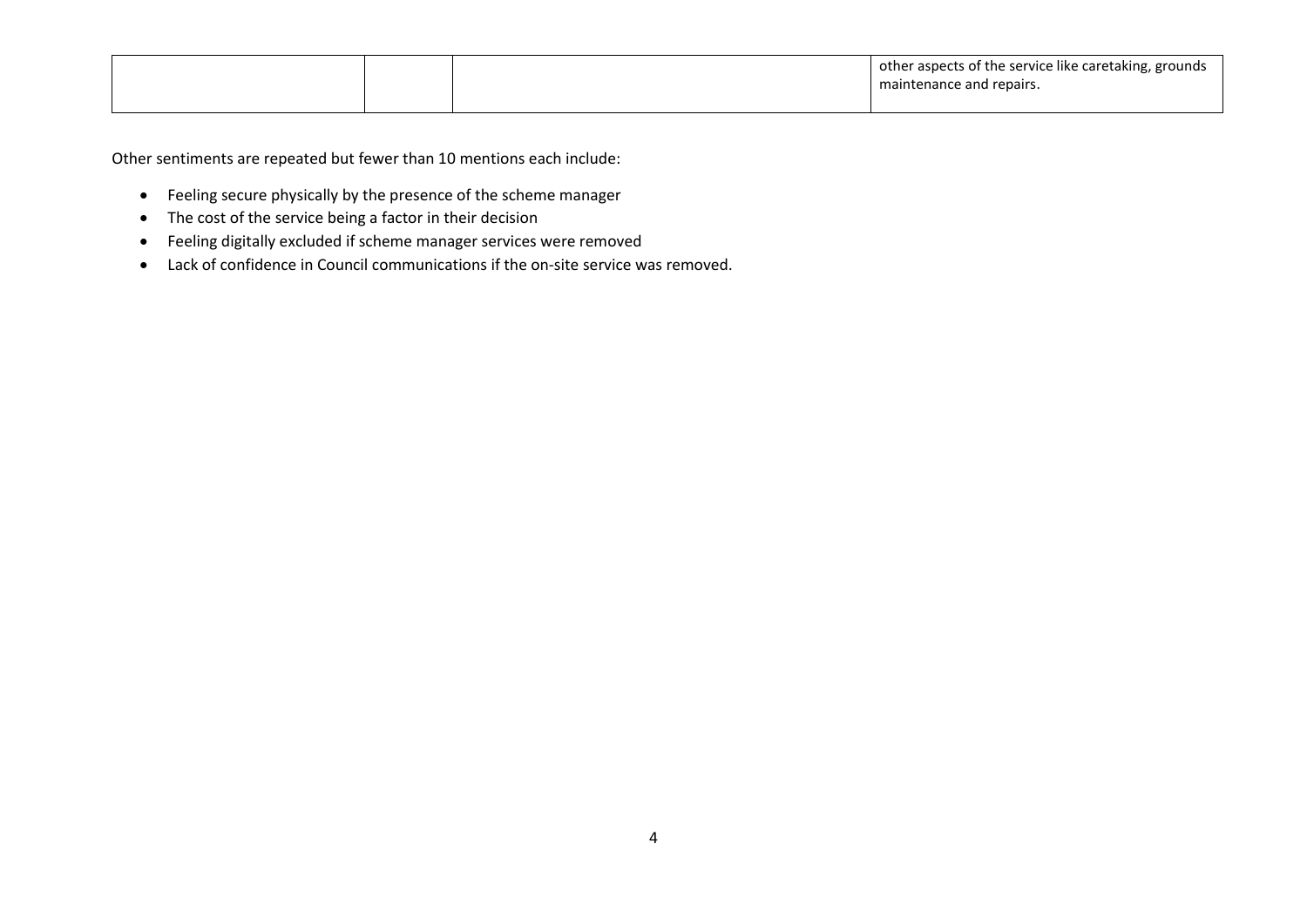## **Q13. Is there anything else that you would like to tell us about the services or our proposals to improve them?**

From this question there were 118 comments made and the following are the most common sentiments.

| Sentiment                                          | Total No of    | Evidence                                                                                                                                                                                                                                                                                                                                                                                                                                                                                                                                                                                                                                                                                                                                                                                                                                                                                                                                                                                                                                                                                                                                                                                                                                                                                                                                                                                                                                                                                                                                         | Evaluation                                                                                                                                                                                                                                                                                                                                                                                                                                                                                                                                                                                                                                                                                                                                                                                                                                                         |
|----------------------------------------------------|----------------|--------------------------------------------------------------------------------------------------------------------------------------------------------------------------------------------------------------------------------------------------------------------------------------------------------------------------------------------------------------------------------------------------------------------------------------------------------------------------------------------------------------------------------------------------------------------------------------------------------------------------------------------------------------------------------------------------------------------------------------------------------------------------------------------------------------------------------------------------------------------------------------------------------------------------------------------------------------------------------------------------------------------------------------------------------------------------------------------------------------------------------------------------------------------------------------------------------------------------------------------------------------------------------------------------------------------------------------------------------------------------------------------------------------------------------------------------------------------------------------------------------------------------------------------------|--------------------------------------------------------------------------------------------------------------------------------------------------------------------------------------------------------------------------------------------------------------------------------------------------------------------------------------------------------------------------------------------------------------------------------------------------------------------------------------------------------------------------------------------------------------------------------------------------------------------------------------------------------------------------------------------------------------------------------------------------------------------------------------------------------------------------------------------------------------------|
| In favour of keeping the scheme<br>manager service | mentions<br>48 | "It is helpful having a scheme manager on site. Having moved<br>into the scheme in the summer time, my scheme manager was<br>able to help me settle in and show me around the scheme"<br>"Royal Borough of Greenwich website "The role of a scheme<br>manager is one of the most important fixtures of sheltered<br>housing. Scheme Managers are trained and experienced in<br>dealing with the needs of the elderly of the elderly people".<br>This is your quote so if a scheme manager is that important<br>surely you shouldn't be cutting down on them. A visit Mon,<br>Wed and Fri is not acceptable. Think about us elderly rather<br>than MONEY all the time."<br>"It would be very hard to itemise all the ways that scheme<br>managers help. if they don't know then they find out, is<br>reassuring. to lose the scheme manager would be greatly<br>missed."<br>"Don't get rid of our Jayne - she is loved by everyone at Len<br>Clifton House"<br>"I want to keep my scheme manager service as is"<br>"Scheme managers do lots of other things like they sort out<br>and solve conflict between tenants which can't be done on line<br>or by any other ways. I've had a few close shaves when I almost<br>died in my flat alone. if I had died and there were no scheme<br>managers I would not have been found dead for days!! It is<br>very distressing to find a dead body, especially one that has<br>been dead for days - it also poses a serious health risk"<br>"I feel very safe having a scheme manager here for someone to | This sentiment was the most popular with tenants<br>responding to the final question.<br>Within the sentiment you could find evidence of<br>sentimental attachment to staff with choice of<br>words like "our Jayne" for example as well as<br>practical examples of where staff have been of<br>assistance. These ranged from new tenants just<br>moving in, to tenant support on day to day basis and<br>in emergency situations<br>There is evidence that tenants take confidence in the<br>service being there explicitly saying "I feel safe" and<br>some have gone a bit further and use language like 'I<br>could have died' without the intervention of a<br>scheme manager in comparison to a perceived world<br>without the service.<br>This sentiment can be related to others like: the<br>statements of contentment and compliments<br>towards staff. |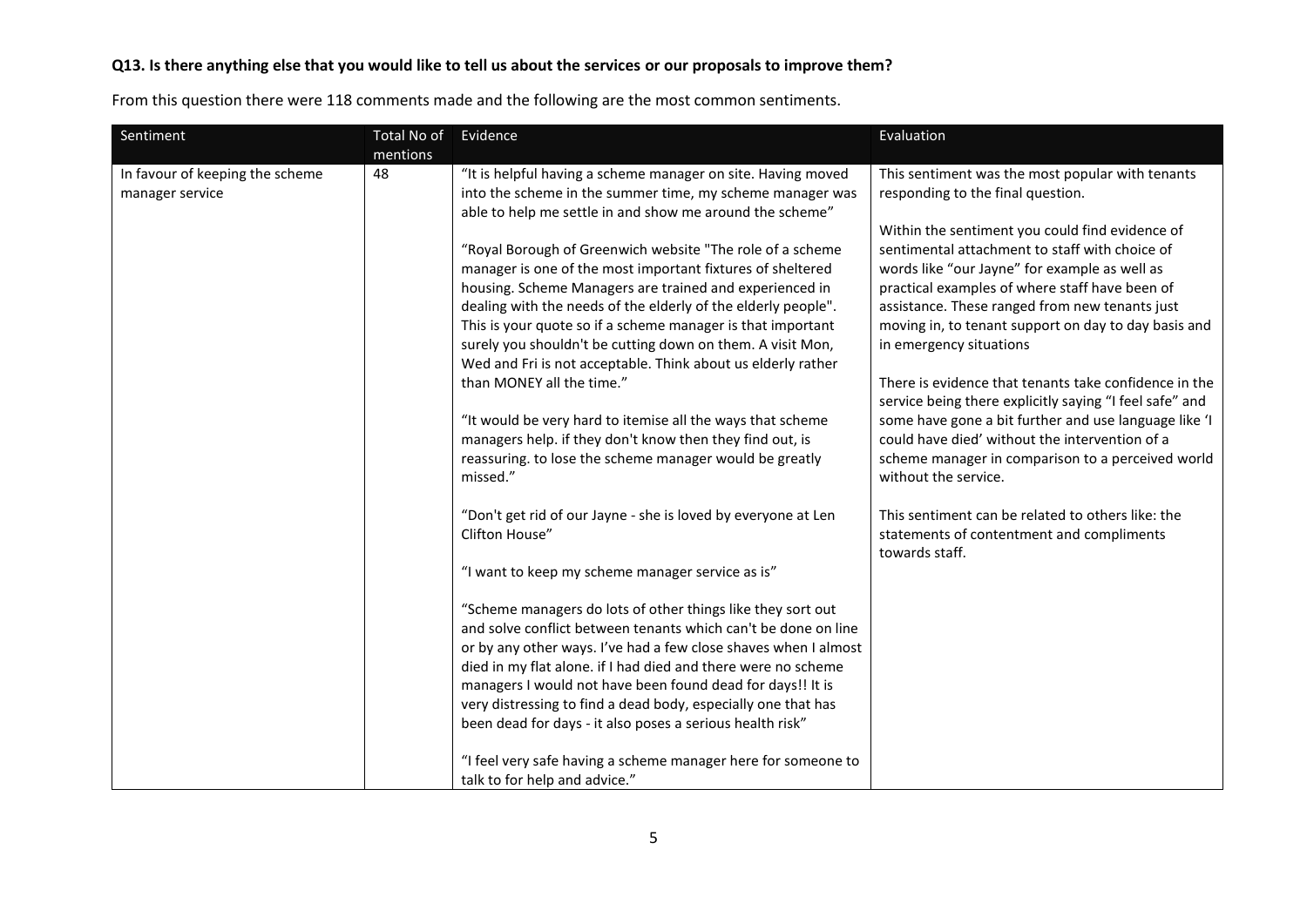| Improvements are required<br>Repairs (7)<br>Caretaking (3)<br>Grounds maintenance (5)<br>$\bullet$<br>Security (1)<br>$\bullet$<br>Communications (4)<br>$\bullet$<br>Engagement (2)<br>Life chances and education<br>(2) | 24 | "Council should provide free wall painting in the flats every 3<br>years."<br>"Parking facilities need to be increased. Washrooms need to be<br>updated. The humming noise of the heating."<br>"The outside of this scheme is sometimes very untidy and<br>messy, the caretaker is seldom seen"<br>"Cleaning service should be a higher standard"<br>"Gardening is not maintained"                                                                                  | The next most comment sentiment does not relate<br>the scheme manager service directly but relates<br>towards making improvements to the wider service;<br>this could related to a) immediate services like<br>repairs, cleaning and grounds maintenance and then<br>b) the interaction of the individual i.e. improving<br>communication, engagement with the service or<br>creating life chances.<br>The comments are a mix of reaching towards<br>aspirational standards and notification of standards<br>falling below the expected level. These sentiments in |
|---------------------------------------------------------------------------------------------------------------------------------------------------------------------------------------------------------------------------|----|---------------------------------------------------------------------------------------------------------------------------------------------------------------------------------------------------------------------------------------------------------------------------------------------------------------------------------------------------------------------------------------------------------------------------------------------------------------------|--------------------------------------------------------------------------------------------------------------------------------------------------------------------------------------------------------------------------------------------------------------------------------------------------------------------------------------------------------------------------------------------------------------------------------------------------------------------------------------------------------------------------------------------------------------------|
|                                                                                                                                                                                                                           |    | "Council should weed out overgrown bushes and plant<br>flowering plants in the spaces so that the house does not look<br>like a jungle house."<br>"Better communication for those like myself who have learning<br>difficulties."<br>"I'm 63, can't get a pension, have asset above universal credit<br>limit and cannot find work yet I have a Masters"                                                                                                            | some cases will relate to and interchange with; the<br>sentiment of a lack of service.<br>Communications has been linked to the support of<br>the scheme manager scheme as some have<br>highlighted that without the service being the<br>intermediate between the customer and the Council,<br>communication has proven difficult. This can also<br>relate to tenants reluctance to adopt to more<br>modern methods of communication and their<br>preference to face to face engagement.                                                                          |
| Feeling content in the scheme and<br>complimentary of staff                                                                                                                                                               | 19 | "The services provided are good."<br>"The services I receive are excellent. Also all the mangers work<br>very hard, all excellent, I take my hat off to them all. We have<br>an excellent cleaner, we need to keep her, how will we keep<br>the building clean if she goes"<br>"I love living here"<br>"It is all running smoothly. I am very happy with my manager<br>Cath"<br>"I enjoy living in the scheme. I feel safe and supported by the<br>scheme manager." | The majority of the category is made up with<br>comments which tell us that the tenants are feeling<br>contented with the service as it is and offer<br>testimony to advise us the on the service of staff in<br>their locality.<br>Words used like "enjoy", "love", and "happy" are<br>regularly seen.<br>This sentiment is related to the favour of keeping the<br>scheme manager service and are generally positive.                                                                                                                                            |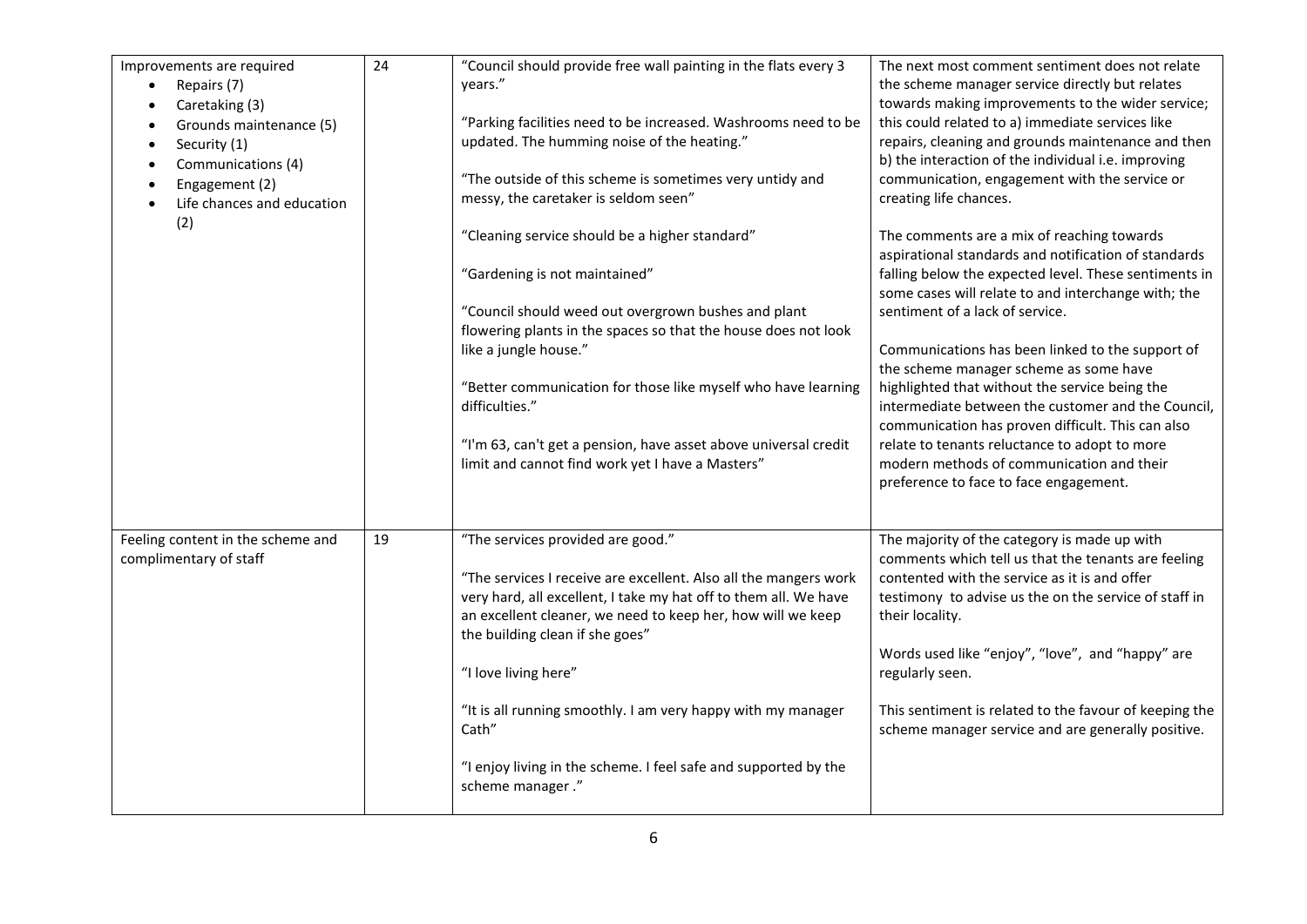|                                                                                                                 |    | "Our warden is a lovely lass worth her weight in gold she is"                                                                                                                                                                                                                                                                                                                                                                                                                                                                                                                                                                                                                                                                |                                                                                                                                                                                                                                                                                                                                                                                                                                                                                                                                                                              |
|-----------------------------------------------------------------------------------------------------------------|----|------------------------------------------------------------------------------------------------------------------------------------------------------------------------------------------------------------------------------------------------------------------------------------------------------------------------------------------------------------------------------------------------------------------------------------------------------------------------------------------------------------------------------------------------------------------------------------------------------------------------------------------------------------------------------------------------------------------------------|------------------------------------------------------------------------------------------------------------------------------------------------------------------------------------------------------------------------------------------------------------------------------------------------------------------------------------------------------------------------------------------------------------------------------------------------------------------------------------------------------------------------------------------------------------------------------|
|                                                                                                                 |    | "If it is not broken don't fix it"                                                                                                                                                                                                                                                                                                                                                                                                                                                                                                                                                                                                                                                                                           |                                                                                                                                                                                                                                                                                                                                                                                                                                                                                                                                                                              |
| Preference to face to face contact,<br>fear of social isolation and concern<br>around being digitally exclusion | 16 | "Can't discuss my problems with a laptop. Like face to face<br>contact"<br>"In my first year here, lunch was provided on Christmas day but<br>not subsequently."<br>"Your plan for online service will not work with the elderly<br>resident who sheltered housing was put into place for. Just<br>another council money saving exercise at the cost of old<br>people."<br>"Son - Good luck trying to teach my 96 year old mum I.T I have<br>spent a year trying to get her to use BBC iPlayer"<br>"Residents will be more isolated and the communal activities<br>will cease, it needs a manager to oversee these things. leaving<br>to residents alone has shown not to work in the past."<br>"I find it very lonely here" | Tenants advise that they have reservations that<br>older people will be able to cope with a move on<br>more service online instead there is a preference to<br>retain an face to face service, in part to ensure that<br>some tenants continue to have a consistent person<br>who maintains visual contact.<br>There is also a link made that without the support of<br>scheme managers within sheltered blocks, some of<br>the social activities that take place may struggle to<br>take place.<br>This sentiment relates to the retention of the<br>scheme manager service |
| Non related issues<br>Telecare (9)<br>Thames Water (2)<br>Shopping bus (3)<br>Hairdressing (1)                  | 15 | "I certainly will not want to pay any more than £50 per week<br>for telecare services as I do not use the system"<br>"The telecare service is out of date and expensive"<br>"I strongly object to the proposed £6 charge for Telecare"<br>"Tenants should be able to opt out if the scheme and not be<br>charged."<br>"I like a chat. I am not paying £6 a week for Telecare - it is<br>not worth it. Warden is better"<br>"Not pleased with Thames Water who have not replied to 2<br>emails or 3 letters. Customer service is non-existent."<br>Feel the shopping bus is a very good facility for those mobile<br>enough to use it                                                                                         | Tenants have highlighted other issues which affect<br>them in scheme which do not related directly to this<br>consultation.                                                                                                                                                                                                                                                                                                                                                                                                                                                  |